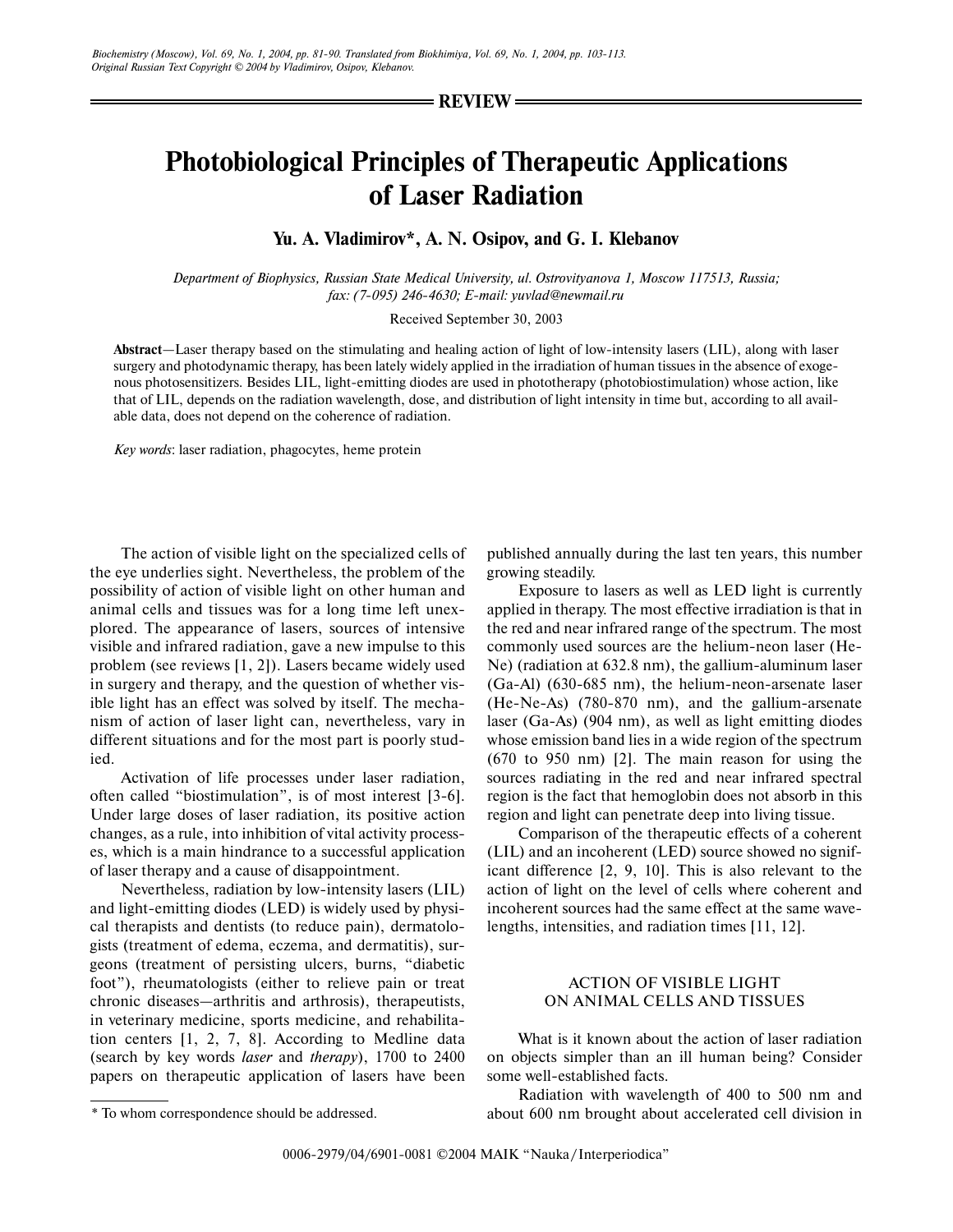various microorganisms and enhanced protein synthesis. For instance, radiation of two types of fibroblasts with a He-Ne laser for 15 min  $(1 \text{ W/m}^2)$  accelerated the growth of the population in the exponential phase and attachment of cells to substrate [13]. Radiation of L-cells with a He-Ne laser resulted in an increased mitotic index on the 3rd and 4th day after irradiation [14]. A small but reliable increase of the mitotic index was also observed after a single radiation of retina epithelium cells with a He-Ne laser  $(83 \text{ W/m}^2, \text{ for } 10 \text{ min})$  [15]. Generally, an expressed extreme relationship between the stimulating action of laser radiation and dose is observed. The interval of the intensities within which a positive effect was observed was 1.5 to 2 orders of magnitude [16, 17]. For instance, almost twice as great growth stimulation was observed on the radiation of *Escherichia coli* with an infrared laser at 890 nm at a radiation dose of 0.7 J/m<sup>2</sup>, and inhibition of the growth took place at a dose of above  $2.5 \text{ J/m}^2$  [17].

Radiation of isolated liver mitochondria with a He-Ne laser brought about enhanced ATP-ADP metabolism [18], an increased content of ATP, a growth of the electric potential across inner membranes and pH in matrix, as well as small changes in the matrix configuration [19]. Evident morphological changes in lymphocyte mitochondria were observed after radiation of those cells with a He-Ne laser [20].

Radiation with a He-Ne laser does not generally bring about the blast transformation of isolated lymphocytes but enhances significantly the blast transformation brought about by phytohemagglutinin (PHA), and also leads to an increase of the mitotic index on the 3rd and 4th day after radiation with low doses [20]. The action of He-Ne radiation brings about *an increased content of intracellular calcium* in leukocytes, an enhanced dyeing of nucleic acids in cells by the fluorescent dye acridine orange, and changes in the morphological structure of chromatin. The action of laser radiation in optimal dose was similar by all parameters to the action of PHA (the data and bibliography are presented in review [20]).

Laser radiation also had an effect on phagocyte cells both *in vivo* and *in vitro* [21]. Below, we shall consider the data obtained in our laboratory.

On radiation of blood immediately in blood vessels, *vasodilatation* was observed above and below the site of radiation, the effect disappearing on the substitution of blood for perfused physiologic saline [22]. The effect of *vasodilatation* results in the improvement of microcirculation [23] and blood supply in organs [24].

Thus, the effects observed in clinic–the antiinflammatory action of laser radiation, an accelerated regeneration of damaged tissues, and the improvement of blood circulation in organs–can be associated with the lasers' effects obtained in experiments: 1) growth of the activity of certain cells such as leukocytes and phagocytes, as well as an increased content of calcium ions in the cytoplasm of these cells; 2) enhancement of cell division and cell growth; 3) activation of the synthesis of proteins and cytokines, and 4) improvement of blood circulation in the bloodstream due to the relaxation of vessel walls (vasodilatation).

## EARLY HYPOTHESES OF THE MECHANISMS OF ACTION OF LASER RADIATION

There exist a great number of hypotheses of possible mechanisms of laser radiation. They can be divided into two categories.

1. Hypotheses based on the idea of a specific action of *coherent (laser) radiation* on human and animal tissues, biological structures as a whole, water structure, etc.

2. Hypotheses of *the photochemical action of light*, including the radiation of lasers, LEDs, and other sources of visible and near infrared light. Karu noted the following hypotheses concerning the mechanism of action of laser radiation.

First, this is the "*singlet oxygen*" hypothesis (1981), according to which [25] the light-absorbing molecules such as porphyrins and flavoproteins can be changed, for example, in the respiratory chain of mitochondria into derivatives possessing the properties of photosensitizers [26]. Under the action of light, these compounds evolve singlet oxygen that can stimulate, in turn, such processes as the synthesis of RNA and DNA. The authors of the hypothesis found corroboration of this idea in the fact that the spectra of activation of the synthesis of those compounds in HeLa cell cultures contained peaks that could be ascribed to porphyrins and flavin compounds [11, 25]. The possibility of formation of singlet oxygen under radiation is also considered in paper [27].

Second, the hypothesis of laser light action on the *oxidation-reduction properties of electron carriers* suggested in 1988 [28]. The excitation in cytochrome-oxidase complex of such chromophores as  $Cu_A$ ,  $Cu_B$ , or hemes  $a(a_3)$ influences the oxidation-reduction state of these centers and, consequently, the electron transfer rate in the molecule [28].

# THE HYPOTHESIS OF THREE MECHANISMS OF ACTION OF LASER RADIATION

In 1994, on the basis of the analysis of literature data available at that time and our own experiments, one of us formulated the hypothesis of three mechanisms of action of low-intensity laser radiation on human cells and the human body [29], according to which the biological action of laser radiation in the visible region of light and its clinical application is based on three reactions: 1) photodynamic action on membranes accompanied by intracellular calcium increase and cell stimulation; 2) photoreactivation of Cu-Zn superoxide dismutase; and 3)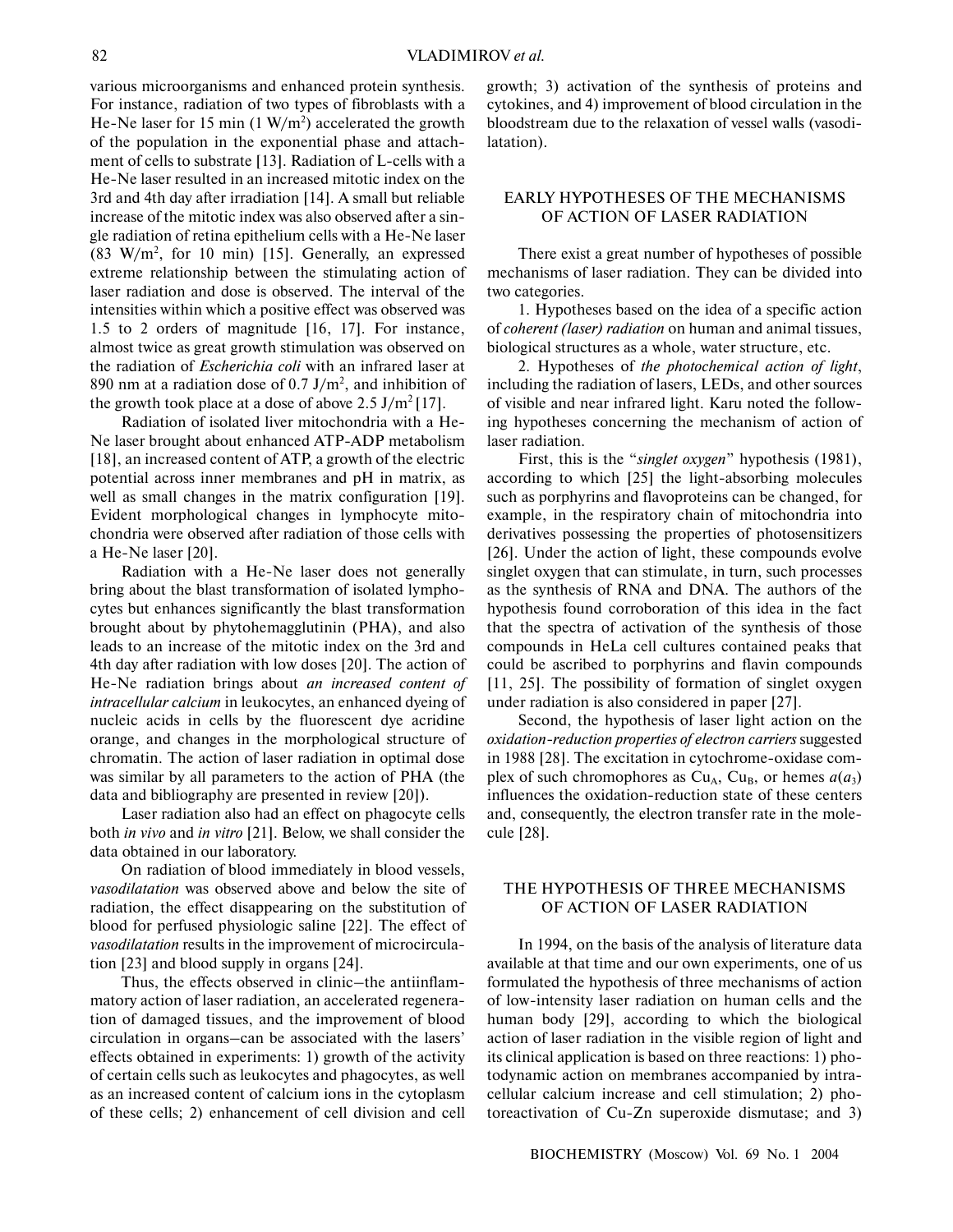photolysis of the metal complexes of NO with release of this vasodilator. It was postulated that these three effects underlie the indirect bactericidal, regenerative, and vasodilatation action of laser radiation ([29], p. 63). The experimental data corroborating this hypothesis are presented below.

## ACCELERATED WOUND HEALING ON LASER IRRADIATION

The phenomenon of photoreactivation of cellular superoxide dismutase (Cu-Zn-SOD) was discovered as the result of the analysis of the data obtained in studies of the action of He-Ne laser on wound healing.

As already stated, a positive action of laser radiation is observed when using it for treatment of persistent wounds and trophic ulcers; in particular, radiation of wounds with a He-Ne laser resulted in accelerated wound healing in children [30]. Probably, it is partially associated with the intensification of antiradical protection in the wound area. This could be judged of from experiments demonstrating changes in the chemiluminescence intensities of wound exudates in the presence of added hydrogen peroxide. The luminescence was associated with the formation of superoxide radical in the process of decomposition of hydrogen peroxide by exudate: the addition to exudate of superoxide dismutase (SOD) removing superoxide radicals, as well as the addition of catalase removing hydrogen peroxide, suppressed the flash of chemiluminescence. Radiation of exudate with a He-Ne laser also suppressed the luminescence, the laser light thus acting as catalase or superoxide dismutase. It would be natural to suggest that the activity of catalase or superoxide dismutase in exudate was initially reduced under some conditions and laser radiation reactivated one of those enzymes. It should be noted that both enzymes absorb at the He-Ne laser light wavelength of 633 nm.

## PHOTOREACTIVATION OF Cu-Zn SOD UNDER THE ACTION OF He-Ne LASER

It was shown in experiments with isolated erythrocyte Cu-Zn-SOD that a decreased pH of the solution and hydrogen peroxide inactivated the enzyme, while its complete reactivation was observed under subsequent irradiation of the inactivated enzyme at pH 5.9 with He-Ne laser light [31, 32]. Such a phenomenon can probably be observed in living organisms. If the acidity of the medium decreases at a locus of the human body (which is typical of foci of impaired vital functions of cells), the activity of SOD at the locus can be expected to decrease due to low pH.

To elucidate the *mechanism* of inactivation and photoreactivation of SOD in acid medium, the absorption spectra and EPR signals of the enzyme were investigated on its acid inactivation and after laser irradiation [31, 32]. All these data suggest that protonation of the histidine residue in the active center of the enzyme underlies the inactivation of Cu-Zn-SOD, and radiation brings about the *deprotonation* of histidine and formation of the >N–Zn bond to restore the active center structure and activity of the enzyme (see scheme).



**Scheme**

Simultaneously, other properties of the active enzyme are restored—its absorption spectrum and EPR spectrum.

Deprotonation under the action of light is not a special property of histidine in the active center of Cu-Zn-SOD. The dissociation constant of many chromophores, including aromatic amino acids, increases when the molecule becomes electronically excited [33]. It can be considered that the p*K* value of the Cu-His complex is above 5.9 in the excited electron state; thus, this complex will be deprotonated under intensive radiation.

## POSSIBLE BIOLOGICAL CONSEQUENCES OF INACTIVATION AND REACTIVATION OF SOD

Superoxide dismutase reduces the concentration of superoxide radical  $O_2^{\top}$  catalyzing the reaction of dismutation:

$$
O_2^+ + O_2^+ \rightarrow O_2 + H_2O_2.
$$

As a result, the stationary superoxide concentration decreases in cells and tissues where this radical constantly forms especially under pathologic conditions. Figure 1 shows a scheme demonstrating the metabolism of superoxide radical which demonstrates why excess radical can be toxic for cells and tissues.

Two reactions appear to underlie the pathogenic action of  $O_2^{\frac{1}{2}}$ : formation of ferrous iron ions (from ferric ones) (reaction (7) in Fig. 1), and binding of nitric oxide (reaction (5)). The protective action of SOD is due to a decrease in the concentration of superoxide radicals  $O_2^+$  in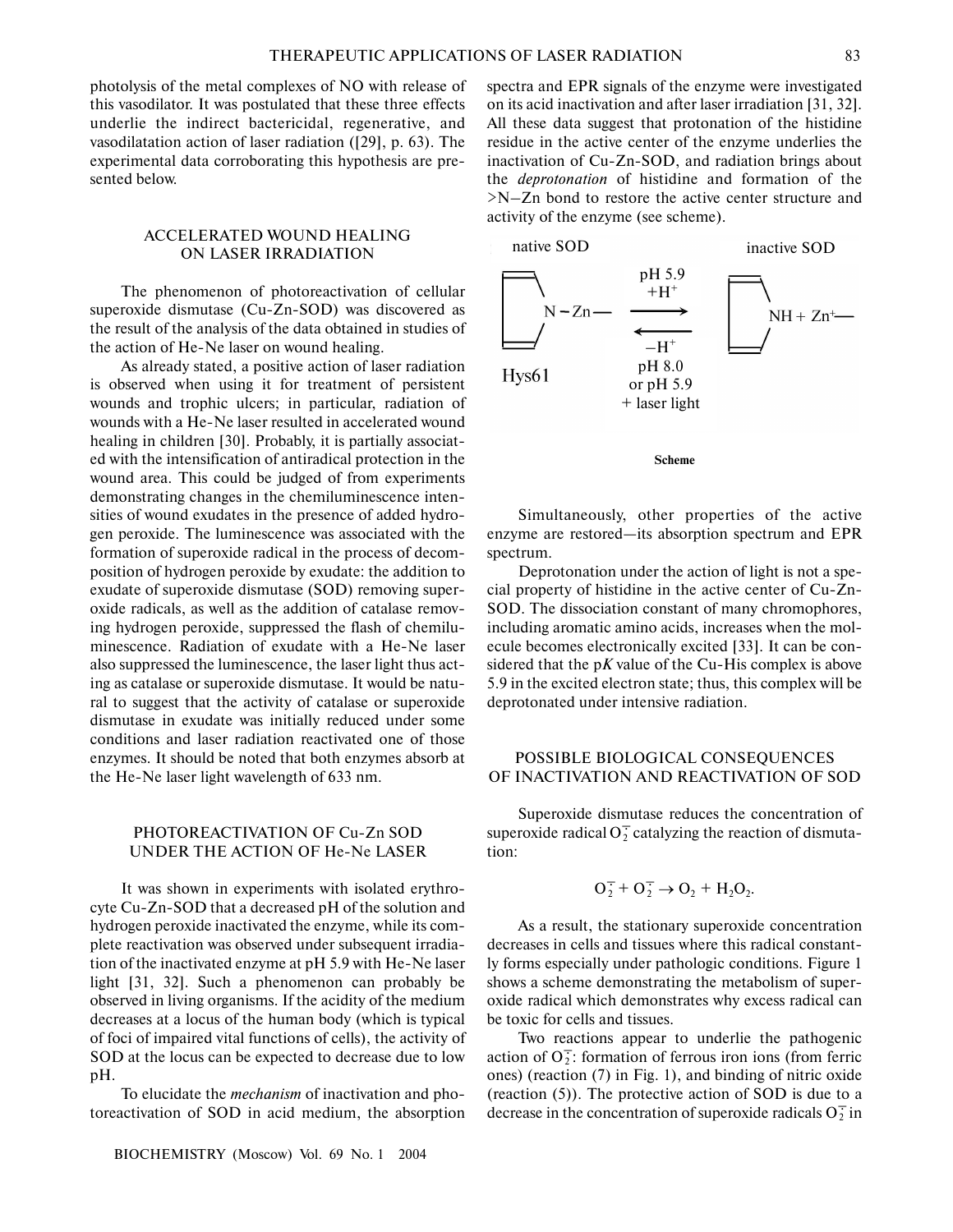

**Fig. 1.** Possible mechanisms of the cytotoxic action of superoxide radical. See text for explanations.

the medium as a result of their dismutation (reaction (2) in Fig. 1) with the subsequent removal of hydrogen peroxide in the reactions catalyzed by catalase and glutathione peroxidase.

The first cause of the pathogenic action of superoxide excess is the release of free ferrous iron from different depots. Free ferric iron is apparently absent in tissues but it is present in cells in the form of ferritin. Penetrating into ferritin,  $O_2^T$  reduces ferric iron to a free ferrous ion (reaction  $(7)$  in Fig. 1). Fe<sup>2+</sup> ions participate in at least three reactions accompanied by the formation of new free radicals (Fig. 1): the reaction with hydrogen peroxide (Fenton reaction (9)), reaction with hypochlorite (10), and reaction with lipid hydroperoxides (8). The Fenton reaction results in the formation of hydroxyl radical, which is highly reactive. Its interaction with proteins brings about their denaturation, and its reactions with nucleic acids are accompanied by mutagenic and lethal effects (see review [34]). It was shown in the investigations by A. N. Osipov and coworkers carried out with the method of spin traps that hydroxyl radical is also formed when  $Fe<sup>2+</sup>$  interacts with hypochlorite and apparently with a greater yield compared to the reaction of  $Fe^{2+}$  with  $H<sub>2</sub>O<sub>2</sub>$  [35]. Reactions (9) and (10) in Fig. 1 occur mainly in the aqueous phase of living cells and tissues where hydrogen peroxide and hypochlorite are dissolved.  $Fe^{2+}$ ions in the lipid phase of biological membranes and lipoproteins act as potent catalysts (better to say cofactors) of lipid free radical chain oxidation. Their prooxidant action is based on the reaction of oxidation chain

branching in the interaction of  $\text{Fe}^{2+}$  with unsaturated fatty acid hydroperoxides (reaction (8) in Fig. 1) (see reviews [36-38]).

The totality of reactions (7)-(10) underlies a mediated cytotoxic and mutagenic action of superoxide radical  $\overline{O_2^+}$ .

The second cause of a harmful action of superoxide radical excess is the interaction of the radical with nitric oxide  $NO<sup>+</sup>$  (reaction (5)). Many cells such as, for example, endothelial cells, blood neutrophils, and tissue macrophages are able to simultaneously release superoxide radicals and produce nitric oxide. Meanwhile, superoxide and NO<sup>·</sup> interact with each other actively to form peroxynitrite-anion with the subsequent formation of hydroxyl radical [39]. Peroxynitrite has an extremely potent cytotoxic effect. Removing one of the components of the reaction of peroxynitrite formation (reaction (5)), SOD protects tissues from damage and prevents the destruction of the relaxation factor thus reducing cell damage in many pathological states. Review [29] gives examples of the beneficial action of SOD. As an example we can mention decreased radical formation and myocardial damage on heart ischemia–reperfusion [43].

Damage to heart and brain due to oxygen deficiency in certain areas of their tissues is a main cause of human death in developed countries. It might seem that restoration of blood circulation must decrease or prevent damage to cells and tissues suffering oxygen deficiency. Nevertheless, McCord and coworkers showed as long ago as 1980s that reperfusion may cause additional damage to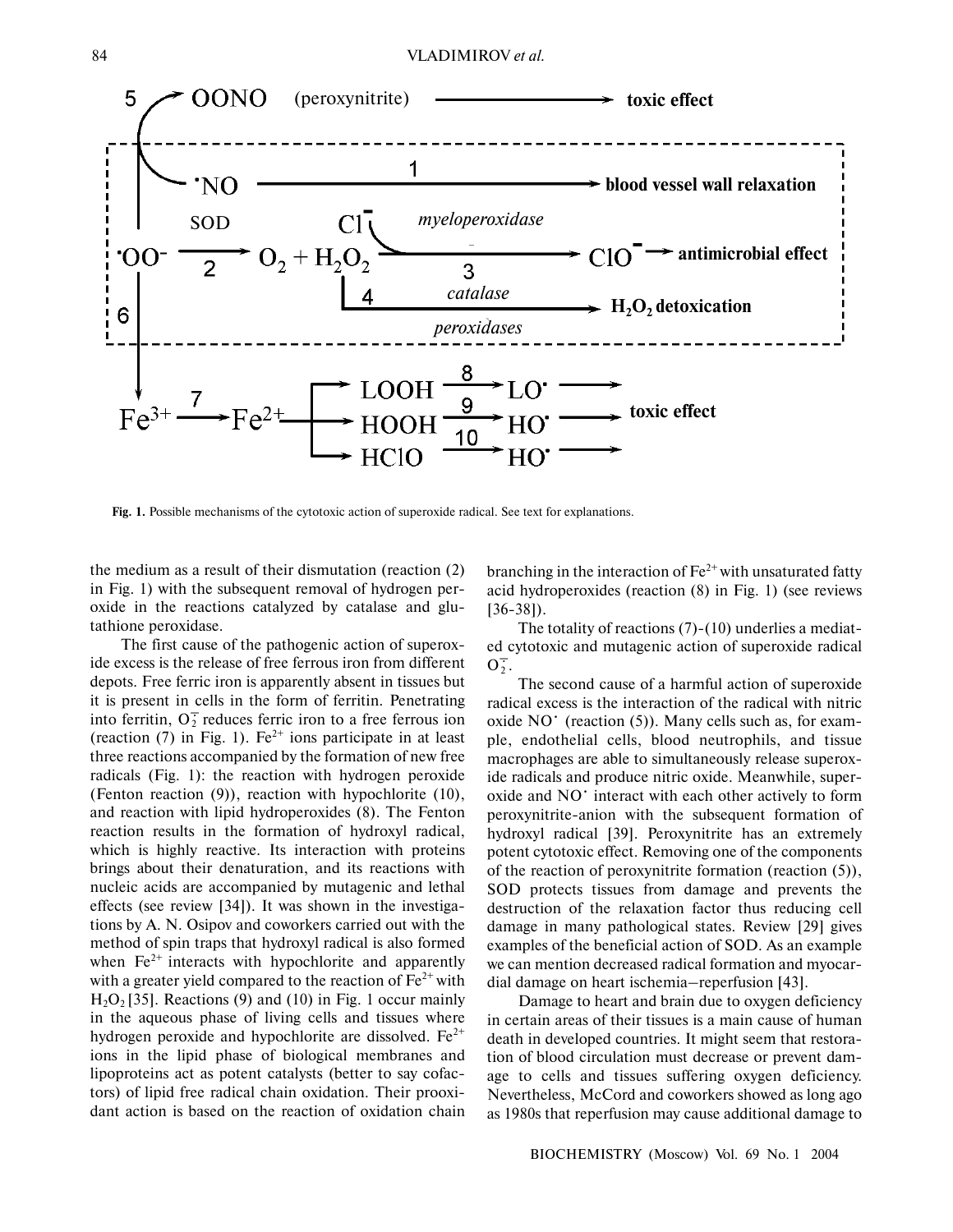tissue (*reoxygenation damage*) which to a significant extent is due to the additional formation of active oxygen forms, in particular, superoxide [40-44]. Thus, on reperfusion of a heart that has been some time in the state of ischemia (absence of blood circulation) abrupt aggravation of the state of the organ occurs, which manifests itself mainly by fibrillation. Introduction of superoxide dismutase into the perfusion liquid reduces this effect significantly; thus, it can be concluded that it is free radicals that are mainly responsible for the reoxygenation damage to tissue. It was shown in the works by V. A. Monich and coworkers that if irradiation of the heart region in laboratory animals with intensive light is carried out instead of SOD injection, reperfusion heart damage and fibrillation are removed [45]. Simultaneously, formation of lipid peroxidation products in tissues is reduced to the level of intact tissue [46]. The authors explained these effects by the phenomenon of SOD reactivation under the action of light.

#### PHOTODYNAMIC ACTION OF ENDOGENOUS SENSITIZERS

If a small amount of sensitizer, for example, hematoporphyrin or phthalocyanine, is added to phospholipids, lipid oxidation takes place under the action of light (photodynamic effect) and peroxide formation occurs (photoperoxidation) [47]. As it is known, natural sensitizers, first of all hematoporphyrin and its derivatives, are accumulated in cell membranes in certain diseases. The action of lipid peroxidation on the phospholipid layer of membranes is well investigated and comes to several main effects [37]: permeability to  $H^+$  and/or OH<sup>-</sup> ions enhances selectively; permeability to  $Ca^{2+}$  ions increases; electrical stability decreases, which can bring about a "self-breakdown" of membranes by their own electric potential. In cell membranes, this is added to oxidation of SH-groups and damage to the calcium pump  $(Ca^{2+} -$ ATPase) that becomes a channel for  $Ca^{2+}$  ions. Besides, calcium ions start "leaking" along the channel formed instead of the pumping in the direction of their lower concentration [48, 49], i.e., to hyaloplasm. One of the main results of all these effects is an increased intracellular  $Ca^{2+}$  concentration. In fact, an increased content of intracellular calcium is observed under irradiation of such cells as lymphocytes and granulocytes with He-Ne laser light [47], which results, in turn, in cell activation and/or proliferation.

It can be supposed that the sequence of events under laser irradiation in this case and in many other cases looks like: 1) absorption of a photon by an endogenous photosensitizer followed by lipid peroxidation (*photoperoxidation*); 2) entering of calcium ions into cells; 3) activation of intracellular processes.

Biological consequences of increased  $Ca<sup>2+</sup>$  concentration in cytoplasm will differ depending on the type of cells exposed to laser radiation. For example, in blood irradiation, the action of radiation on leukocytes (neutrophils and monocytes) protecting the organism against microbes and participating in regulation of blood circulation is significant. It has been shown that lipid peroxidation products and oxidized blood plasma lipoproteins induce prestimulation (priming) of phagocyte cells, i.e., two- or threefold enhancement of their generation of active oxygen species in response to a stimulus such as bacterial cell membranes, lectins (for example, phytohemagglutinin), calcium-carrying antibiotics, and some other substances. The essence of the phenomenon of prestimulation (priming) is considered in our publications [50, 51] and consists of the following steps. Initially, a phagocyte cell has on its surface a number of receptors for stimulus under whose action the cell is activated, which is accompanied by the generation of active oxygen species and chemiluminescence in the presence of luminol. If the cell is preliminarily incubated with a compound increasing the amount of calcium ion in the cytoplasm, the number of receptors on the cell surface increases, for example, this is observed when neutrophils are incubated with lipid peroxidation products. Now the addition of a stimulus results in a greater chemiluminescence (CL) response than that of the intact leukocytes.

The effect of He-Ne laser radiation on the priming of leukocytes isolated from the blood of healthy persons and patients with bronchitis was investigated. A significant difference was observed in the effects of laser radiation on blood phagocytes in different groups of patients. In the first group, laser radiation had no effect on leukocytes since the cells of those patients apparently contained no endogenous sensitizer. Radiation of the cells by laser light in the presence of 10 nM added phthalocyanine sensitizer resulted in a significant effect of prestimulation at low radiation doses. In the second group, a small prestimulation was demonstrated in the absence of an exogenous sensitizer although the effect was greater and observed at lower doses if a sensitizer was added. In the third group, the effect of prestimulation was significant in the absence of exogenous sensitizers, and it weakened in their presence. The general conclusion is that leukocytes from the blood of different patients varied only in the initial content of endogenous sensitizer; in other aspects, the action of He-Ne laser was similar: priming was observed at low doses and suppression of cell reactivity was observed at high doses (i.e., CL response to stimulus introduction). Subsequent experiments showed that the irradiation effect depended on the amount of hematoporphyrin in the patients' blood plasma: the larger the amount of porphyrin the lower was the dose of laser radiation at which the effect of priming was observed.

This is seen in Fig. 2, which shows the relationships between the irradiation doses and CL responses of leukocytes incubated in the presence of 10 µl of blood plasma of patients with bronchopulmonary diseases. It is seen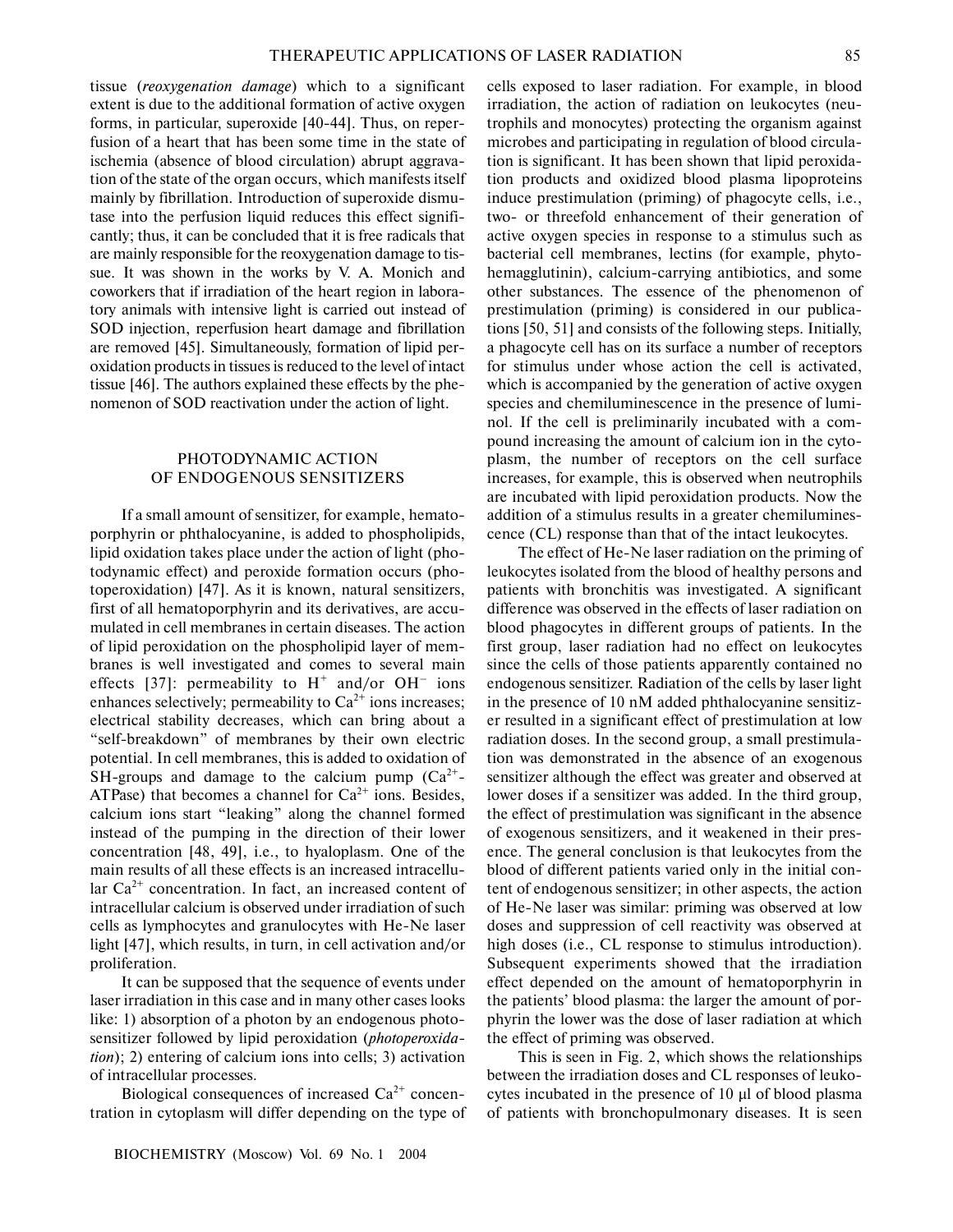

**Fig. 2.** Relationship between the chemiluminescence response of leukocytes incubated in the presence of 10 µl of blood plasma of patients with bronchopulmonary diseases and a dose of radiation with He-Ne-laser: *1*) control; *2*) 4.1 pmol porphyrin in 10 µl of blood plasma; *3*) 8.5 pmol porphyrin in 10 µl of blood plasma.

that the greater amount of porphyrin in 10 µl of plasma, the less is the radiation dose at which the CL response of cells enhances. Therefore, hematoporphyrin is a most probable natural photosensitizer of laser light.

#### ACTIVATION OF PROTEIN SYNTHESIS

An immediate biological consequence of prestimulation of leukocytes (granulocytes and monocytes) by laser irradiation of blood is activation of phagocytosis, i.e., the destruction of bacteria and fungi by these cells. This direct and thus short-term effect of laser irradiation is significantly supplemented by further consequences associated with activation of biosynthetic processes in irradiated cells. It was shown that laser irradiation of cells was able to induce the synthesis of a number of proteins. For example, it turned out that the activity of superoxide dismutase was enhanced upon laser irradiation of leukocytes, this effect being suppressed by the protein synthesis inhibitor cycloheximide [52]. Induction of the synthesis of another protein, inducible NO-synthase, by laser light was also of great interest. It was shown that after irradiation peritoneal macrophages started synthesizing NO, which was detected as  $NO<sub>2</sub><sup>-</sup>$  production. Cycloheximide suppressed that effect too [52].

Therefore, a beneficial action of laser irradiation is the result of initiation of primary, free-radical reactions inducing activation of cells (leukocytes, fibroblasts, keratinocytes, etc.) which is expressed in increased bactericidal activity, production of proteins and cytokines, and cell proliferation. All these events are the basis of the therapeutic action of laser therapy (Fig. 3).

# PHOTOLYSIS OF NITROSYL COMPLEXES OF HEME PROTEINS

Below we consider the third hypothesis of the possible mechanism of action of a low-intensity laser radiation—photolysis of nitrosyl complexes of heme proteins. Soon after the hypothesis was formulated, we demonstrated the photosensitivity of NO complexes with hemoglobin and cytochrome *c*. EPR and spectrophotometric methods were used. It was shown that the NO–hemoglobin EPR signal decreased under the action of laser radiation on NO–hemoglobin. Simultaneously, nitric oxide is released, as can be judged from the increasing EPR signal



**Fig. 3.** Scheme demonstrating relations between the primary and secondary mechanisms of action of laser radiation.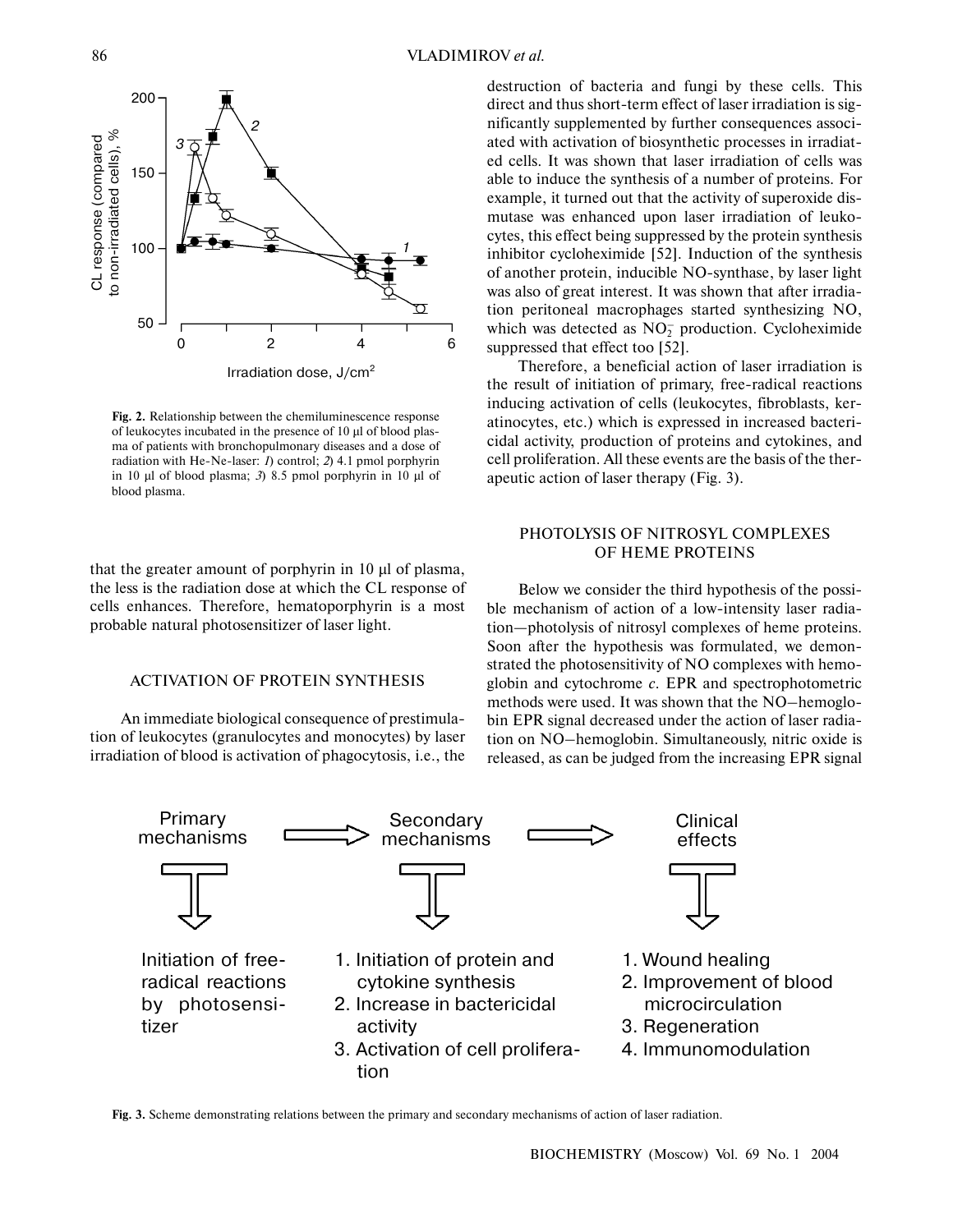1

2

of NO spin adduct. Apparently, decomposition of paramagnetic complexes brings about the appearance of free NO, according to the following reaction:

$$
hv + HbNO \rightarrow Hb(Fe^{2+}) + NO.
$$

The EPR spectrum of the cytochrome  $c$  (Fe<sup>2+</sup>)–NO complex is a singlet asymmetric line with a *g*-factor of 2.00 and a half-width of  $\sim$ 100 G (Fig. 4a). Under the action of laser light, the EPR signal amplitude decreases, this being faster the higher the power of irradiation.

As shown by experiments with the use of spin traps (Fig. 4b), the release of nitric oxide takes place as well. Thus, on irradiation of nitrosyl complexes of cytochrome *c* (cyt *c*) photolysis of the complex takes place with the release of free NO:

$$
hv + cyt c-NO \rightarrow cyt c + NO'
$$
.

## ACTIVATION OF ELECTRON TRANSFER IN MITOCHONDRIA UNDER LASER IRRADIATION

Irradiation of isolated liver mitochondria with He-Ne laser light resulted in an increase in the content of

 $g = 2.00$ 

a

50 G

ATP, transmembrane potential, and ∆pH and changes in the ultrastructure of organelles. All these observations suggest the improvement of respiratory chain functioning. An increased level of ATP in cells was observed also after irradiation of human blood lymphocytes with the light of an infrared (diode) laser at radiation wavelength of 820 nm. These changes in mitochondria indicate the preparation of the cell for division, though it is not clear whether they precede other changes in the cells caused by laser radiation or follow them.

# POSSIBLE ROLE OF PHOTOLYSIS OF NO COMPLEXES WITH CYTOCHROME OXIDASE

Investigations of action spectra of lasers and lightemitting diodes carried out by T. Karu and coworkers demonstrate the participation of cytochrome oxidase in a stimulating action of light in the red and near infrared range of the spectrum [2, 28, 53].

Figure 5 demonstrates the absorption spectra of HeLa cell cultures (dotted line) compared to the action spectra of the synthesis of RNA (points). The action spectra of the activation of the synthesis of RNA and DNA in HeLa cells and adhesion of the plasma mem-



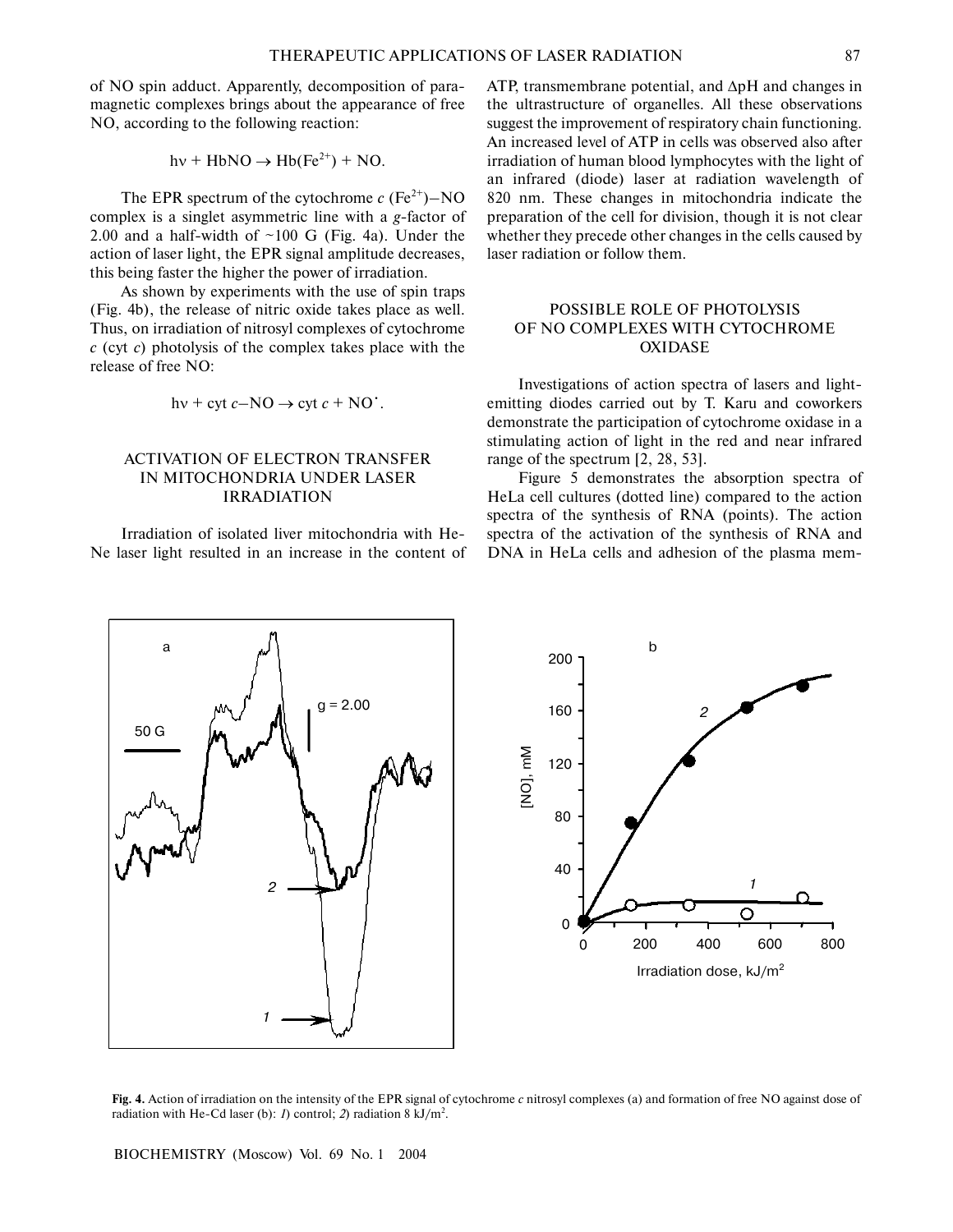

**Fig. 5.** Action spectrum of He-Ne laser radiation on irradiation of mitochondria (results obtained from Karu's work [2]). Figures near the curves designate wavelengths.

branes of these cells at the stage of exponential growth have four expressed peaks at 630 to 657, 685 to 694, 752 to 774, and 815 to 823 nm. Three of them correspond to the maxima in the absorption spectrum of the cell (616, 676, and 809 nm) and are ascribed to the absorption of the metal-containing complexes of cytochrome oxidase in eukaryotes and, correspondingly, to the complex of cytochromes *b-d* in bacteria [2, 28, 53, 54].

In our opinion, the differences in the spectra can be explained by the fact that no electron carriers themselves participate in the photobiological effect on cytochrome oxidase level but only their complexes with NO, while light is absorbed by the carriers themselves.

On the basis of all of the data, the following scheme can be presented concerning the action of laser radiation on mitochondria or even whole cells (Fig. 6). Mitochondrial respiration in the absence of light is partially suppressed by nitric oxide synthesized by mitochondrial NO-synthase (Fig. 6). Nitric oxide inhibits respiration due to binding with such electron carriers as cytochromes and cytochrome oxidase, and possibly ironsulfur complexes. Irradiation by intense light brings about



**Fig. 6.** Scheme demonstrating the action of nitric oxide and laser radiation on the functioning of the mitochondrial electron transfer chain.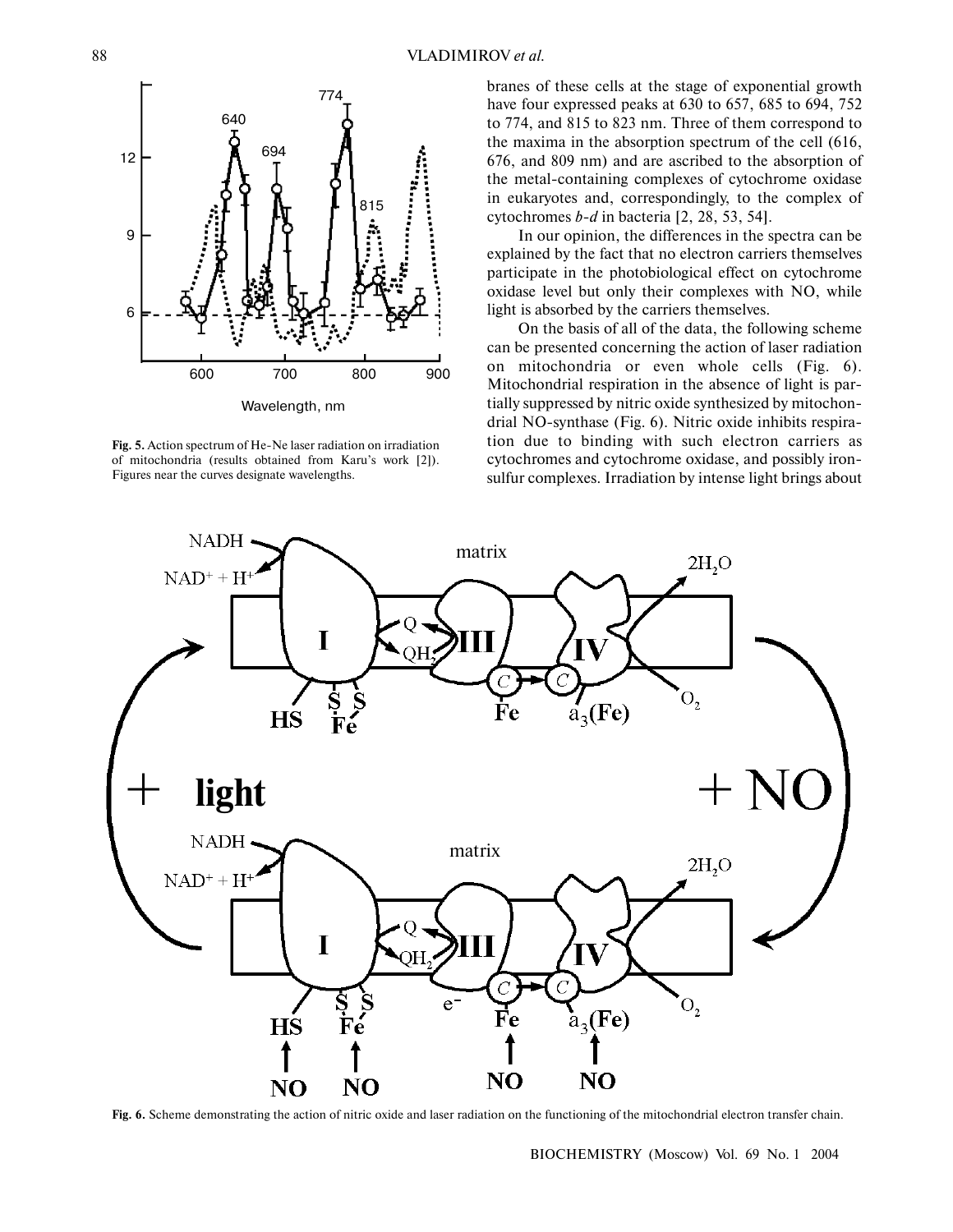the photolysis of these complexes and restoration of respiration and ATP synthesis (Fig. 6).

Therefore, a beneficial action of the low-intensity laser light, as well as the light of other sources, for example, light-emitting diodes, is based on different primary photochemical reactions, three of them can be considered proved: 1) photoreactivation of Cu-Zn-superoxide dismutase inactivated at low pH in hypoxic foci; 2) the photodynamic action of endogenous sensitizers, first of all hematoporphyrin, whose content in tissues is sensible in healthy persons and can be increased in pathology; and 3) the photolysis of complexes of metal-containing proteins with nitric oxide which brings about the release of free NO and reactivation of respiration carriers.

Since laser radiation at low doses makes a stimulating effect on cells, and that at high doses a damaging one, a knowledge of the conditions of the course of these reactions in each individual patient (e.g., the content of porphyrins in tissue) is necessary for correct dosing and effective application of light therapy.

The investigations presented in this review were carried out with financial assistance of the Russian Foundation for Basic Research (grant Nos. 03-04-48891 and 03-04-49267).

#### REFERENCES

- 1. Tuner, J., and Hode, L. (1999) *Low Level Laser Therapy: Clinical Practice and Scientific Background*, Prima Books, Goengesberg, Sweden.
- 2. Karu, T. (2003) in *Low-Power Laser Therapy*, CRC Press, N. Y., pp. 4825-4841.
- 3. Karu, T. I., Kalendo, G. S., Letokhov, V. S., and Lobko, V. V. (1984) *Nuovo Cimento D*, **3**, 309-316.
- 4. Karu, T. I., Kalendo, G. S., Letokhov, V. S., and Lobko, V. V. (1984) *Nuovo Cimento D*, **3**, 317-324.
- 5. Karu, T. I., Pyatibrat, L. V., and Kalendo, G. S. (1987) *Nuovo Cimento D*, **6**, 1485-1491.
- 6. Karu, T. (1989) *J. Photochem. Photobiol. B*, **3**, 638-640.
- 7. Baxter, G. D. (1994) *Therapeutic Lasers: Theory and Practice*, Churchill Livingstone, London.
- 8. Simunovic, Z. (2000) *Lasers in Medicine and Dentistry*, Vitgraf, Rijeka.
- 9. Sazonov, A. M., Romanov, G. A., Portnoi, L. M., Odinokova, V. A., Karu, T. I., Lobko, V. V., and Letokhov, V. S. (1985) *Sovetskaya Meditsina*, **12**, 42-49.
- 10. Karu, T. I. (1989) *Photobiology of Low-Power Laser Therapy*, Harwood Academic Press, London.
- 11. Karu, T. I., Kalendo, G. S., Letokhov, V. S., and Lobko, V. V. (1982) *Nuovo Cimento D*, **1**, 828-835.
- 12. Bertoloni, G., Sacchetto, R., Baro, E., Ceccherelli, F., and Jori, G. (1993) *J. Photochem. Photobiol. B*, **18**, 191-196.
- 13. Boulton, M., and Marchall, J. (1986) *Lasers Life Sci.*, **1**, 125-134.
- 14. Gamaeva, N. F., Shishko, E. D., and Yanish, V. (1983) *Doklady AN SSSR*, **273**, 224-227.
- 15. Yew, D. T., Lam, S. T. L., and Chan, Y. W. (1982) *Acta Radiol. Oncol. Rad. Phys.*, **21**, 433-438.
- 16. Karu, T. I. (1990) *Photochem. Photobiol.*, **52**, 1089-1998.
- 17. Tiphlova, O., and Karu, T. (1991) *Crit. Rev. Biomed. Eng.*, **18**, 387-412.
- 18. Passarella, S., Ostuni, A., Atlante, A., and Quagliariello, E. (1988) *Biochem. Biophys. Res. Commun.*, **156**, 978-986.
- 19. Passarella, S., Roncall, L., Cicero, R., and Quagliariello, E. (1988) *Laser Life Sci.*, **2**, 161-165.
- 20. Karu, T. (1992) *Laser Therapy*, **4**, 5-24.
- 21. Ricevuti, G., Mazzone, A., Monaia, C., Fratino, P., Degiulio, R., Dell'Acqua, R., Leonardi, G., Jucci, A., and Sacchi, S. (1989) *Inflammation*, **13**, 507-527.
- 22. Schwengel, R. H., Gregory, K. W., Hearne, S. E., Scott, H. J., Beauman, G. J., Mergner, W. J., Caplin, J. L., and Ziskind, A. A. (1993) *Lasers Surg. Med.*, **13**, 284-295.
- 23. Maegawa, Y., Itoh, T., Hosokawa, T., Yaegashi, K., and Nishi, M. (2000) *Lasers Surg. Med.*, **27**, 427-437.
- 24. Kozlov, V. I., Builin, V. A., Samoilov, N. G., and Markov, I. I. (1993) *Basis of Laser Physio- and Reflexotherapy* [in Russian], Zdorov'ya, Samara-Kiev.
- 25. Karu, T. I., Kalendo, G. S., and Letokhov, V. S. (1981) *Lett. Nuovo Cimento*, **32**, 55.
- 26. Giese, A. C. (1980) in *Photosensitization of Organisms with Special Reference to Natural Photosensitizers* (Hillenkampf, F., Pratesi, R., and Sacchi, C., eds.) Plenum Press, N. Y., pp. 299-319.
- 27. Zakharov, S. D. (1999) *Kvant. Elektronika*, **29**, 192-214.
- 28. Karu, T. I. (1988) *Lasers Life Sci.*, **2**, 53-64.
- 29. Vladimirov, Yu. A. (1994) in *Efferent Medicine* (Chikin, S., ed.) Institute of Biomedical Chemistry, Russian Academy of Medical Sciences, Moscow, pp. 51-66.
- 30. Romm, A. R., Sherstnev, M. P., Volkov, V. V., and Vladimirov, Yu. A. (1986) *Byul. Eksp. Biol. Med*., **102**, 426- 428.
- 31. Gorbatenkova, E. A., Azizova, O. A., and Vladimirov, Yu. A. (1988) *Biofizika*, **33**, 717-718.
- 32. Vladimirov, Y. A., Gorbatenkova, E. A., Paramonov, N. V., and Azizova, O. A. (1988) *Free Rad. Biol. Med.*, **5**, 281-286.
- 33. Vladimirov, Yu. A. (1965) *Photochemistry and Luminescence of Proteins* [in Russian], Nauka, Moscow.
- 34. Vladimirov, Yu. A., Azizova, O. A., Deyev, A. I., Kozlov, A. V., Osipov, A. N., and Roschupkin, D. I. (1992) *Free Radicals in Living Systems*, in *Advances in Science and Technology. Biophysics* [in Russian], Vol. 29, VINITI, Moscow.
- 35. Osipov, A. N., Yakutova, E. Sh., and Vladimirov, Yu. A. (1993) *Biofizika*, **38**, 390-396.
- 36. Vladimirov, Yu. A., and Archakov, A. I. (1972) *Lipid Peroxidation in Biological Membranes* [in Russian], Nauka, Moscow.
- 37. Vladimirov, Y. A., Olenev, V. I., Suslova, T. B., and Cheremisina, Z. P. (1980) *Adv. Lipid Res.*, **17**, 173-249.
- 38. Vladimirov, Y. A. (1987) in *Physicochemical Aspects of Medicine. Soviet Medical Reviews* (Lopukhin, Y. M., ed.) Harwood Academic Publishers GmbH, London, pp. 51- 127.
- 39. Hogg, N., Darley-Usmar, V. M., Wilson, M. T., and Moncada, S. (1992) *Biochem. J.*, **281** (Pt. 2), 419-424.
- 40. McCord, J. M. (1985) *N. Engl. J. Med.*, **312**, 159-163.
- 41. McCord, J. M. (1986) *J. Free Rad. Biol. Med.*, **2**, 307-310.
- 42. Cross, C. E., Halliwell, B., Borish, E. T., Pryor, W. A., Ames, B. N., Saul, R. L., McCord, J. M., and Harman, D. (1987) *Ann. Int. Med.*, **107**, 526-545.